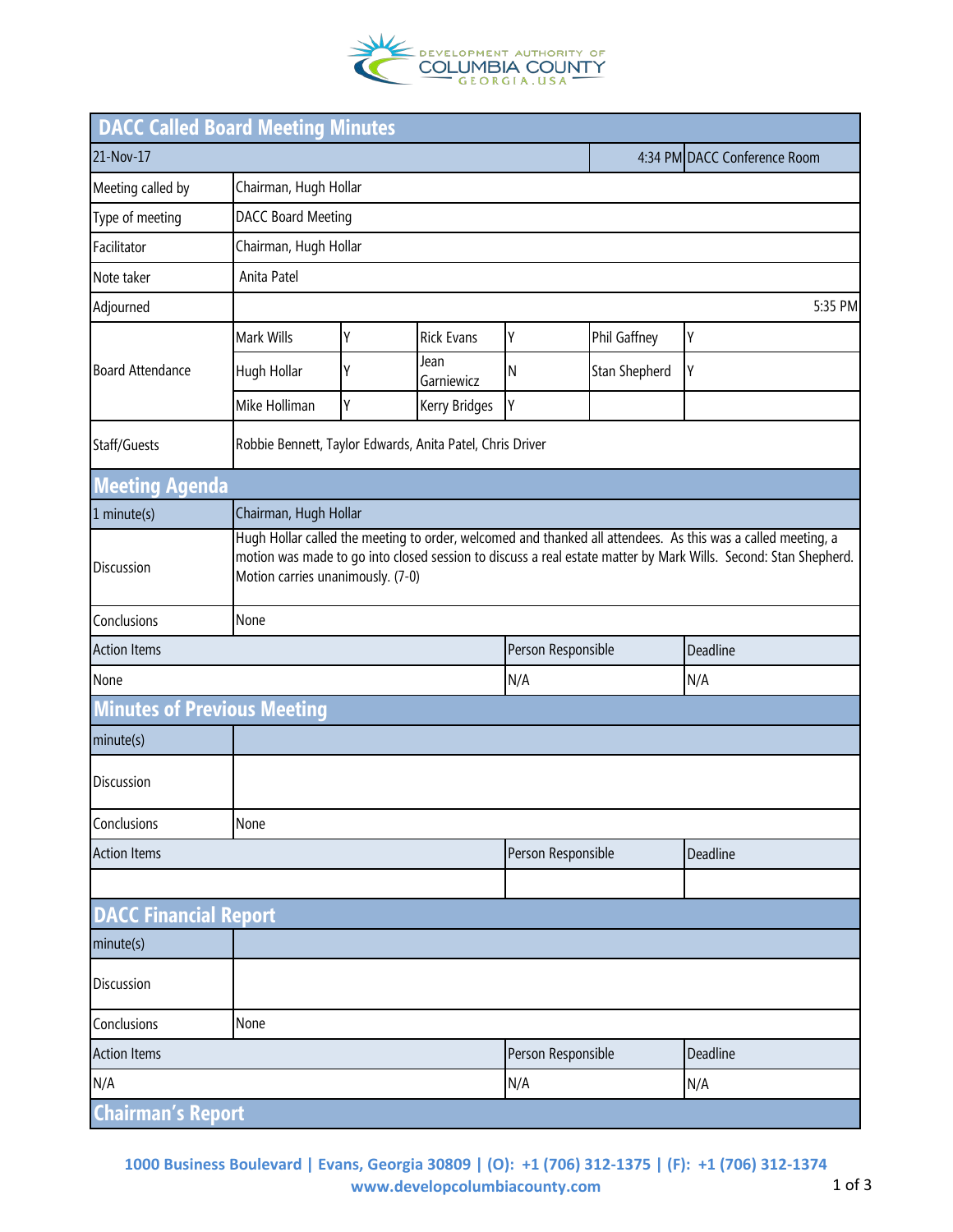

| minute(s)                          |      |      |                       |                    |          |          |
|------------------------------------|------|------|-----------------------|--------------------|----------|----------|
| Discussion                         |      |      |                       |                    |          |          |
| Conclusions                        | None |      |                       |                    |          |          |
| <b>Action Items</b>                |      |      | Person(s) Responsible |                    | Deadline |          |
| None                               |      |      |                       | N/A                |          | N/A      |
| <b>DACC Committee Reports</b>      |      |      |                       |                    |          |          |
| minute(s)                          |      |      |                       |                    |          |          |
| Discussion                         |      |      |                       |                    |          |          |
| Conclusions                        | None |      |                       |                    |          |          |
| <b>Action Items</b>                |      |      | Person Responsible    |                    | Deadline |          |
| None                               |      |      |                       | N/A                |          | N/A      |
| <b>Economic Development Update</b> |      |      |                       |                    |          |          |
| minute(s)                          |      |      |                       |                    |          |          |
| Discussion                         |      |      |                       |                    |          |          |
| Conclusions                        |      | None |                       |                    |          |          |
| <b>Action Items</b>                |      |      | Person Responsible    |                    | Deadline |          |
| None                               |      |      |                       | N/A                |          | N/A      |
| <b>Old Business</b>                |      |      |                       |                    |          |          |
| minute(s)                          |      |      |                       |                    |          |          |
| Discussion                         |      |      |                       |                    |          |          |
| Conclusions                        | None |      |                       |                    |          |          |
| <b>Action Items</b>                |      |      |                       | Person Responsible |          | Deadline |
| None                               |      |      |                       | N/A                |          | N/A      |
| <b>New Business</b>                |      |      |                       |                    |          |          |
| minute(s)                          |      |      |                       |                    |          |          |
| Discussion                         | None |      |                       |                    |          |          |
| Conclusions                        | None |      |                       |                    |          |          |
| <b>Action Items</b>                |      |      | Person Responsible    |                    | Deadline |          |
| None                               |      |      | Staff                 |                    | N/A      |          |
| <b>Calendar of Events</b>          |      |      |                       |                    |          |          |
| minute(s)                          |      |      |                       |                    |          |          |
| Discussion                         |      |      |                       |                    |          |          |
| Conclusions                        | None |      |                       |                    |          |          |

**1000 Business Boulevard | Evans, Georgia 30809 | (O): +1 (706) 312-1375 | (F): +1 (706) 312-1374 www.developcolumbiacounty.com** 2 of 3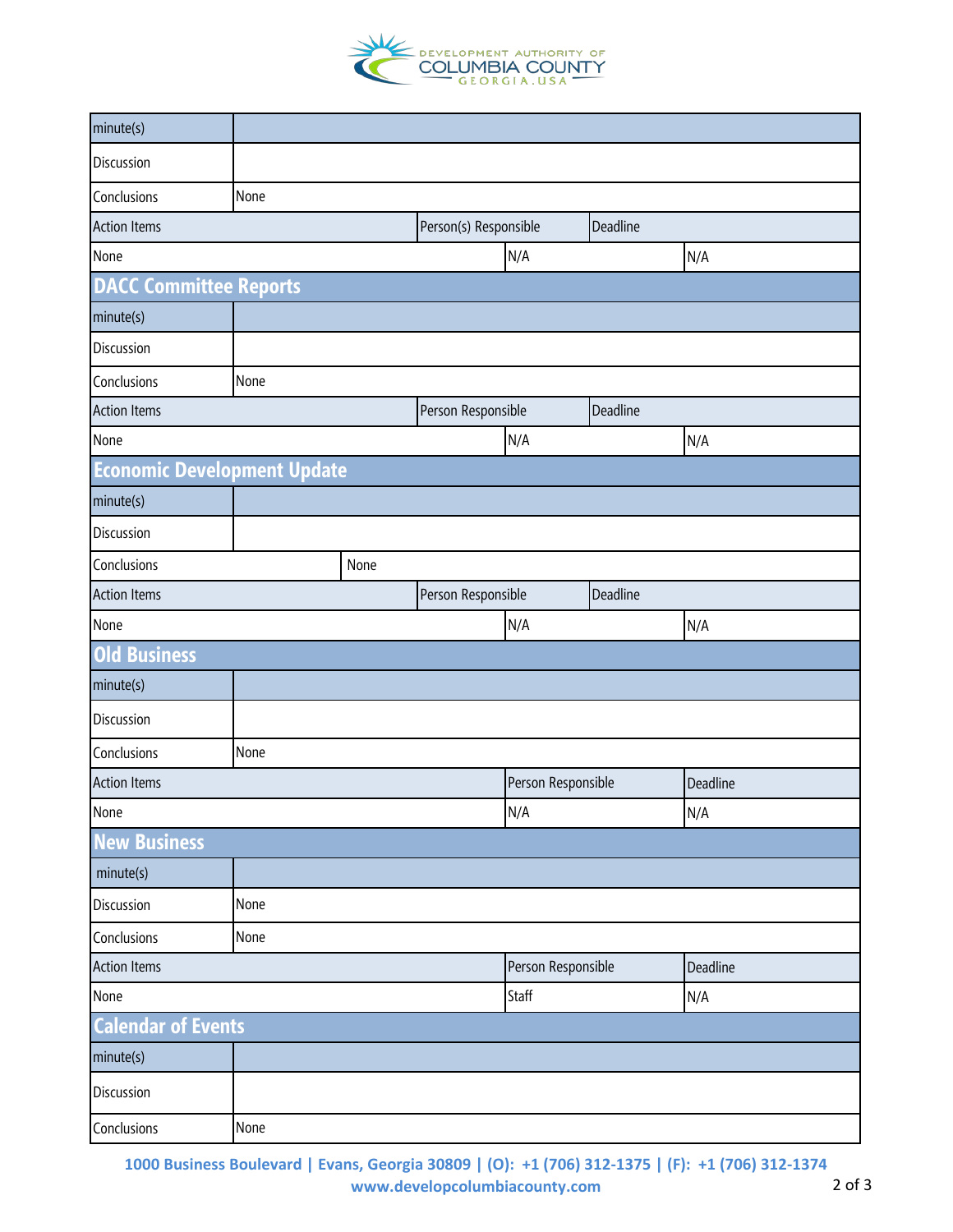

| <b>Action Items</b>             |                                                                                                                                                                                                                                                                                                                                                                                                                                                                                                                                                                                                                                                                                                                                                                                                                                                                                                                                                                                                                                                                                                                                                                                                                                                                                                                                                                        | Person Responsible   | Deadline |  |  |  |
|---------------------------------|------------------------------------------------------------------------------------------------------------------------------------------------------------------------------------------------------------------------------------------------------------------------------------------------------------------------------------------------------------------------------------------------------------------------------------------------------------------------------------------------------------------------------------------------------------------------------------------------------------------------------------------------------------------------------------------------------------------------------------------------------------------------------------------------------------------------------------------------------------------------------------------------------------------------------------------------------------------------------------------------------------------------------------------------------------------------------------------------------------------------------------------------------------------------------------------------------------------------------------------------------------------------------------------------------------------------------------------------------------------------|----------------------|----------|--|--|--|
| None                            |                                                                                                                                                                                                                                                                                                                                                                                                                                                                                                                                                                                                                                                                                                                                                                                                                                                                                                                                                                                                                                                                                                                                                                                                                                                                                                                                                                        | N/A                  | N/A      |  |  |  |
| <b>Public Comments</b>          |                                                                                                                                                                                                                                                                                                                                                                                                                                                                                                                                                                                                                                                                                                                                                                                                                                                                                                                                                                                                                                                                                                                                                                                                                                                                                                                                                                        |                      |          |  |  |  |
| minute(s)                       |                                                                                                                                                                                                                                                                                                                                                                                                                                                                                                                                                                                                                                                                                                                                                                                                                                                                                                                                                                                                                                                                                                                                                                                                                                                                                                                                                                        |                      |          |  |  |  |
| Discussion                      |                                                                                                                                                                                                                                                                                                                                                                                                                                                                                                                                                                                                                                                                                                                                                                                                                                                                                                                                                                                                                                                                                                                                                                                                                                                                                                                                                                        |                      |          |  |  |  |
| Conclusion                      | None                                                                                                                                                                                                                                                                                                                                                                                                                                                                                                                                                                                                                                                                                                                                                                                                                                                                                                                                                                                                                                                                                                                                                                                                                                                                                                                                                                   |                      |          |  |  |  |
|                                 |                                                                                                                                                                                                                                                                                                                                                                                                                                                                                                                                                                                                                                                                                                                                                                                                                                                                                                                                                                                                                                                                                                                                                                                                                                                                                                                                                                        | Person Responsible   | Deadline |  |  |  |
| None                            |                                                                                                                                                                                                                                                                                                                                                                                                                                                                                                                                                                                                                                                                                                                                                                                                                                                                                                                                                                                                                                                                                                                                                                                                                                                                                                                                                                        | N/A                  | N/A      |  |  |  |
| <b>Closed Session</b>           |                                                                                                                                                                                                                                                                                                                                                                                                                                                                                                                                                                                                                                                                                                                                                                                                                                                                                                                                                                                                                                                                                                                                                                                                                                                                                                                                                                        |                      |          |  |  |  |
| 64 minute(s)                    |                                                                                                                                                                                                                                                                                                                                                                                                                                                                                                                                                                                                                                                                                                                                                                                                                                                                                                                                                                                                                                                                                                                                                                                                                                                                                                                                                                        |                      |          |  |  |  |
| Discussion                      | A motion was made to go into closed session. Motion: Mark Wills, Second: Stan Shepherd. Motion passed<br>unanimously (6-0). A motion was made to come out of closed session. Motion: Phil Gaffney, Second: Mark Wills.<br>Motion passed unanimously (6-0). Chris Driver announced that a real estate matter was discussed and action will<br>be taken by vote by the DACC Board.                                                                                                                                                                                                                                                                                                                                                                                                                                                                                                                                                                                                                                                                                                                                                                                                                                                                                                                                                                                       |                      |          |  |  |  |
| Conclusions                     | Stan Shepherd made a motion to approve the terms enumerated in the Credit Facility Proposal provided by JP<br>Morgan on November 21, 2017. Second: Mark Wills. Motion passed unanimously (7-0).<br>Mike Holliman made Motion #2 to approve the Bond Resolution in the amount \$5.3 million for the purchase of<br>271 acres to be used to develop an industrial park off Appling Harlem Road. Second: Mark Wills. Motion passed<br>unanimously (7-0).<br>Mark Wills made Motion #3 to approve Intergovernmental Contracts between the Development Authority of<br>Columbia County and the Columbia County BOC attached to said bond resolution and included in the minutes<br>here in. Second: Rick Evans. Motion passed unanimously (7-0).<br>Stan Shepherd made motion to approve allocating up to \$225,000 for closing costs related to said bond resolution<br>and included in the minutes here in. Second: Rick Evans. Motion passed unanimously. (6-0).<br>Stan Shepherd made a motion to amend (Motion #4) to say "Funds to come from the Development Savings<br>Account of the Development Authority of Columbia County." Second: Rick Evans. Motion passed unanimously (7-<br>0).<br>Kerry Bridges made a motion to amend the Bond Resolution to include closing costs if agreeable by the County.<br>Second: Phil Gaffney. Motion passed unanimously (7-0). |                      |          |  |  |  |
| <b>Action Items</b>             |                                                                                                                                                                                                                                                                                                                                                                                                                                                                                                                                                                                                                                                                                                                                                                                                                                                                                                                                                                                                                                                                                                                                                                                                                                                                                                                                                                        | Person Responsible   | Deadline |  |  |  |
| None                            |                                                                                                                                                                                                                                                                                                                                                                                                                                                                                                                                                                                                                                                                                                                                                                                                                                                                                                                                                                                                                                                                                                                                                                                                                                                                                                                                                                        | N/A                  | N/A      |  |  |  |
| <b>Adjournment</b>              |                                                                                                                                                                                                                                                                                                                                                                                                                                                                                                                                                                                                                                                                                                                                                                                                                                                                                                                                                                                                                                                                                                                                                                                                                                                                                                                                                                        | $5:35$ PM            |          |  |  |  |
| Next meeting: December 20, 2017 |                                                                                                                                                                                                                                                                                                                                                                                                                                                                                                                                                                                                                                                                                                                                                                                                                                                                                                                                                                                                                                                                                                                                                                                                                                                                                                                                                                        | DACC Conference Room | All      |  |  |  |